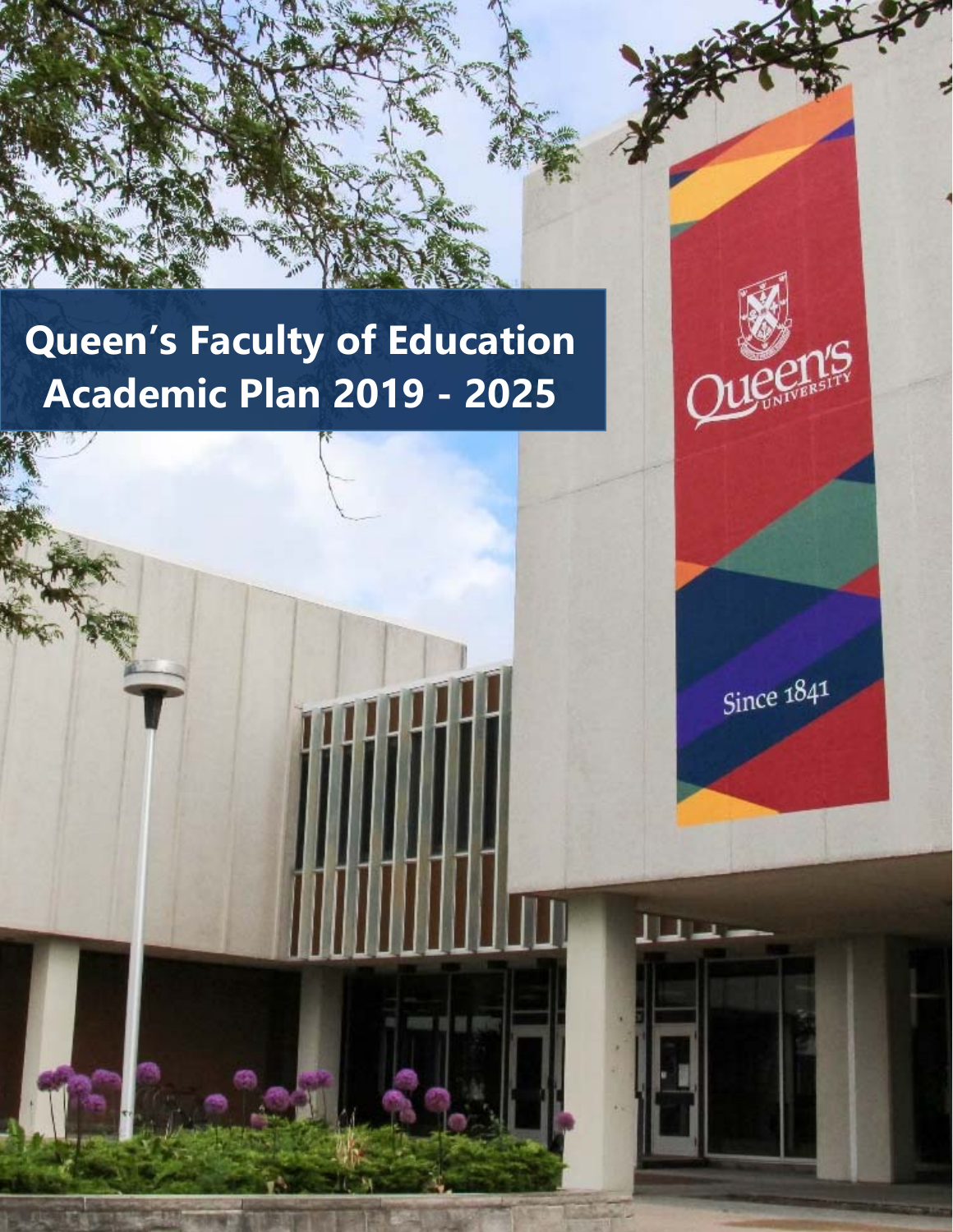## **Contents**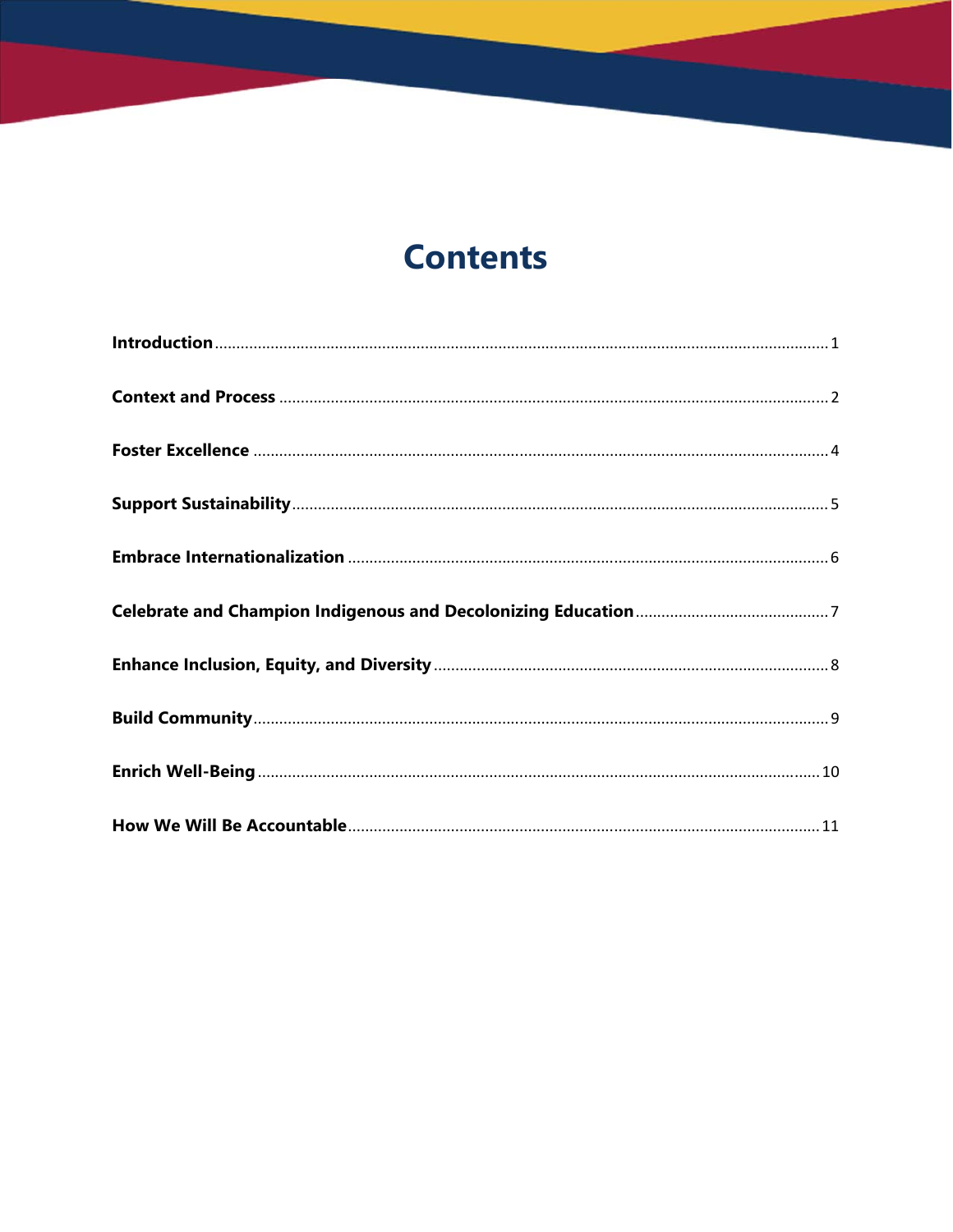

## **Introduction**

Since 1968, Queen's Faculty of Education has been a leader in education. The Faculty's mission is to develop progressive, ethical, and thoughtful leaders through teaching, research, and professional collaborations. Our students explore and examine teaching and learning from a variety of perspectives across diverse contexts while our research informs progressive changes in educational policies and practices at the local, national, and international level.

The Academic Plan 2019-2025 was established to ensure continued excellence in teaching and research and to support an inclusive learning environment that fosters compassion, engagement, and innovation in education. Furthermore, we see the Academic Plan as an additional format through which we can communicate with and invite feedback from our valued external partners such as alumni, school boards, ministries, international schools, and the universities with whom we have connections and partnerships.

With over 2000 students, more than 120 faculty and instructors, and more than 33,000 alumni around the world, the Faculty is positioned to bring our progressive, ethical approach to education and research to classrooms and students around the globe.

Over the next five years we plan to enhance our existing strengths and build further partnerships with schools, universities, and communities while fostering inclusivity and diversity in our Faculty. Our Academic Plan will guide us as we work within seven main themes:

- Foster Excellence
- Support Sustainability
- Embrace Internationalization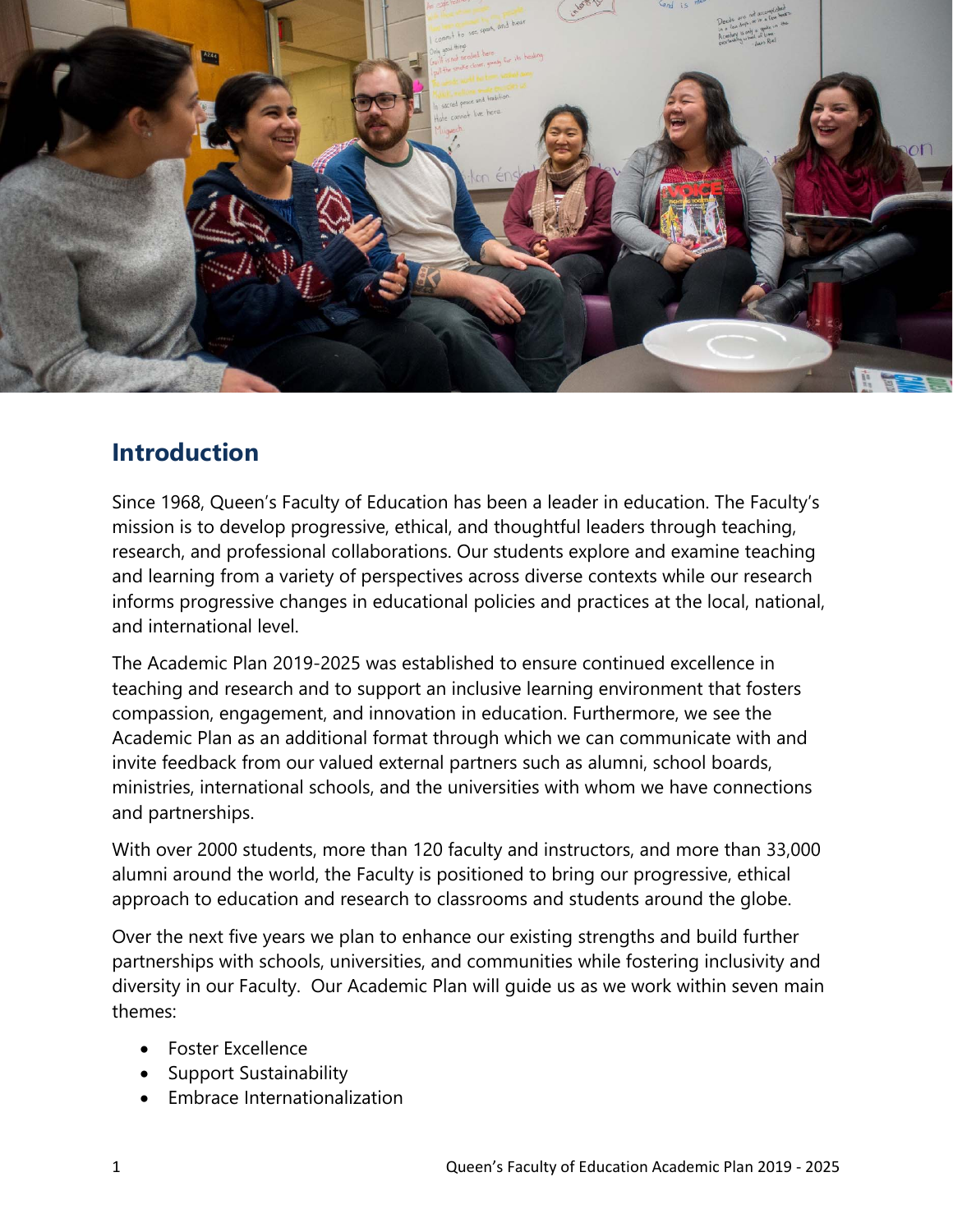- Celebrate and Champion Indigenous and Decolonizing Education
- Enhance Inclusion, Equity, and Diversity
- Build Community
- Enrich Well-Being

## **Context and Process**

The initial consultation for the Academic Plan took place during the March 2017 Faculty retreat. With a focus of imagining the next five years, our community discussion elicited seven themes (as listed above). In March 2018, the Faculty retreat delved deeper into these themes by brainstorming, envisioning, and planning for the future of our Faculty.

Based on our March 2017 and 2018 Faculty retreats, the Academic Plan was created, providing a vision for the growth and development of the Faculty.

The Strategic Planning Committee and the Dean's Advisory Council reviewed the draft in fall 2018 prior to beginning broader public consultation early in 2019, inviting feedback from students, teachers, alumni, and partners on our website. In the spring of 2019, the Academic Plan 2019-2025 will be brought to our Faculty Board for approval.

The Faculty of Education has three units of operation all of whom contributed to and are represented by this Academic Plan: Teacher Education, Graduate Education, and Professional & Non-Credit.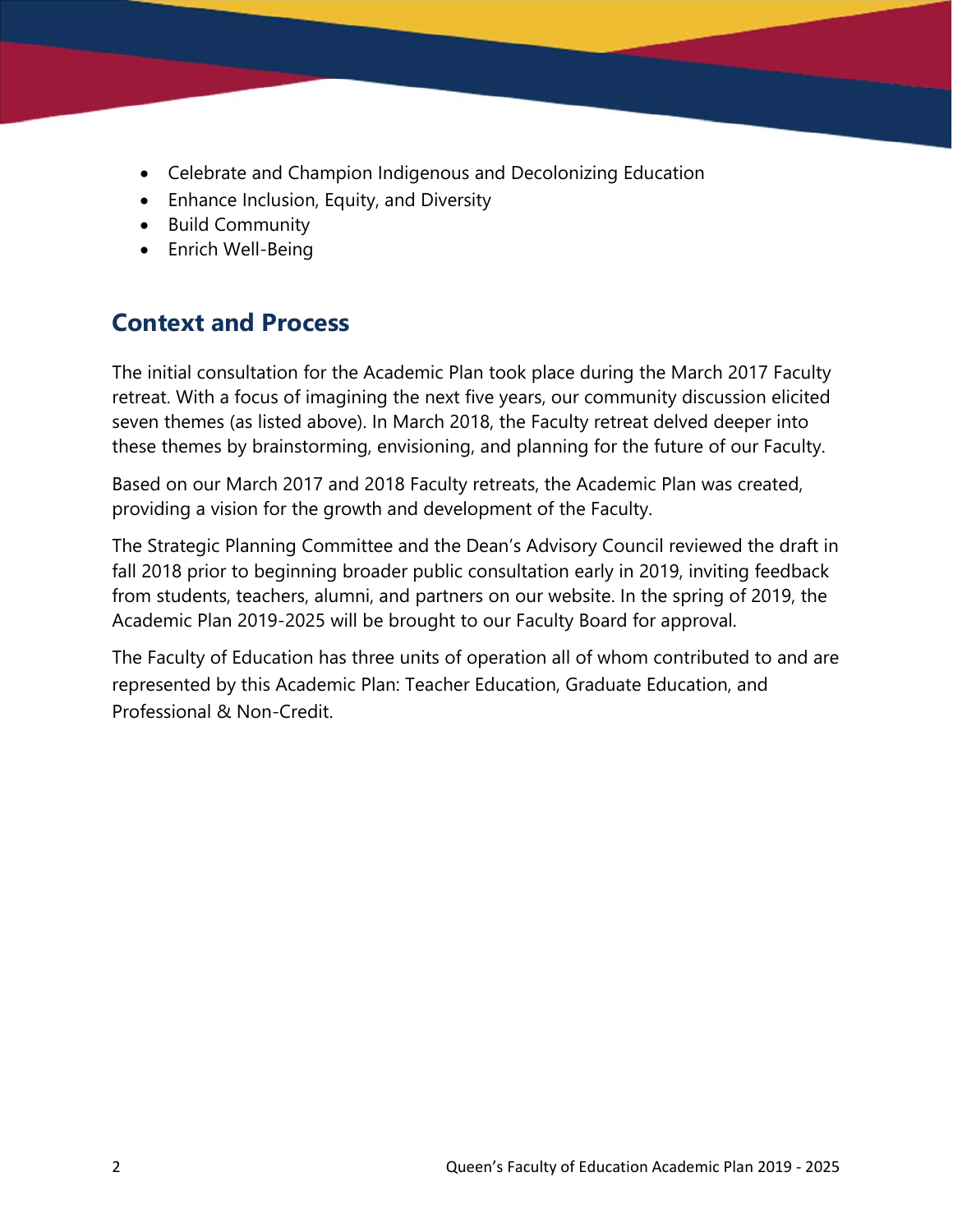|           | <b>Teacher Education</b>                                                   | <b>Graduate</b>                                                                  | <b>Professional &amp; Non-Credit</b>                                         |
|-----------|----------------------------------------------------------------------------|----------------------------------------------------------------------------------|------------------------------------------------------------------------------|
|           | <b>Teacher Education</b><br>(B.Ed./Dip.Ed.)                                | Master's<br>$\bullet$<br><b>PhD</b><br>$\bullet$                                 | <b>Continuing Teacher</b><br>Education                                       |
|           | Aboriginal Teacher<br>Education                                            | Graduate Diploma in<br>$\bullet$<br><b>Professional Inquiry</b>                  | <b>Professional Studies</b><br>Queen's School of English<br>Sistema Kingston |
|           | <b>Technological Education</b><br><b>Artists in Community</b><br>Education | <b>Professional Master's</b><br>Education<br>Master of Education in<br>$\bullet$ |                                                                              |
| $\bullet$ | <b>Outdoor and Experiential</b><br>Education                               | World Indigenous Studies<br>in Education                                         |                                                                              |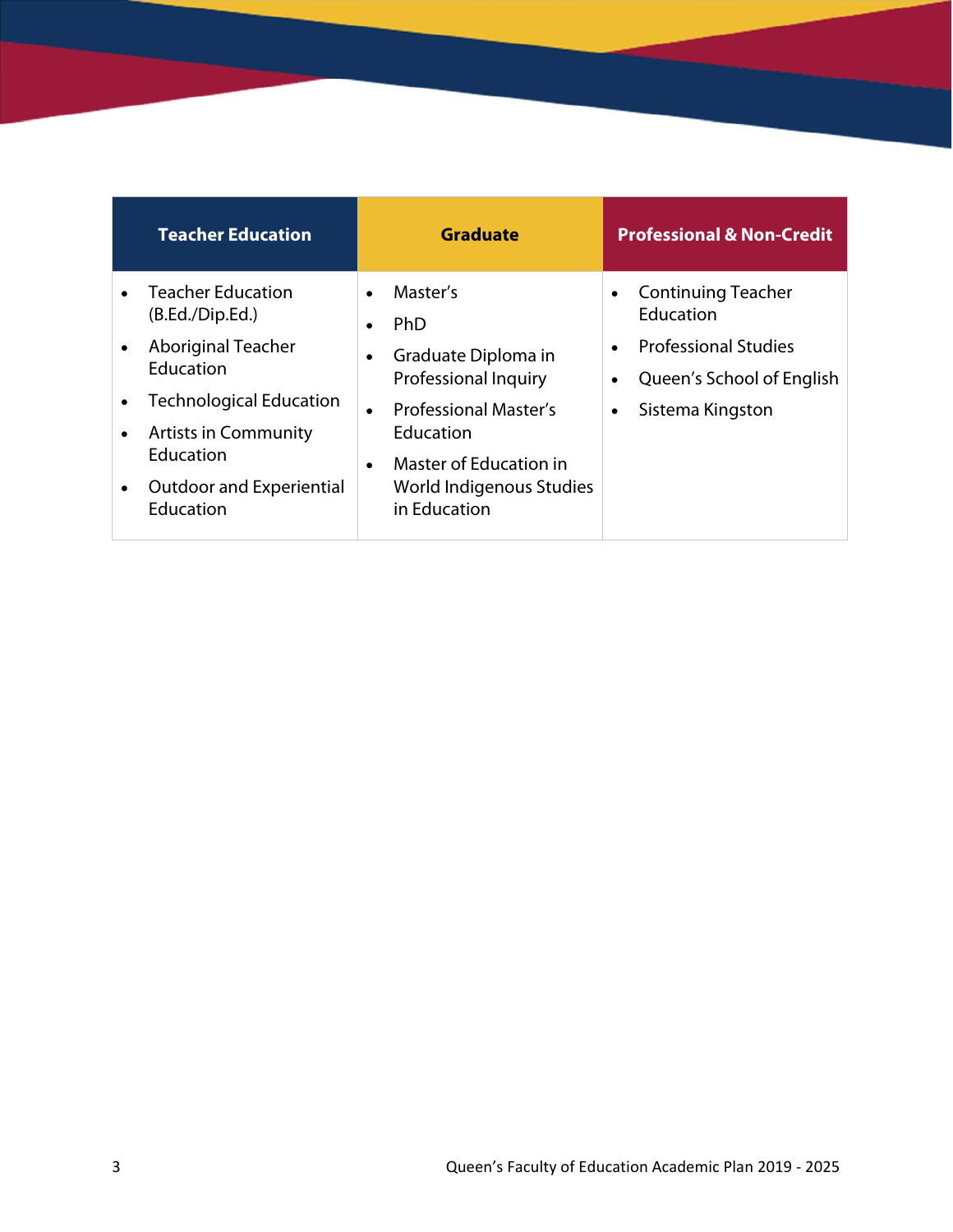## **Foster Excellence**

As a Faculty we continually strive to act as inclusive, ethical, and informed teachers, researchers, and staff members who employ an ethics of caring in all our initiatives. Our student experience is a priority; we survey our students and regularly integrate their feedback into our courses and programs.

Our Faculty recognizes that excellence is an iterative process where we continually grow and learn as educators, researchers, and administrators. We will focus on three primary areas to foster greater excellence:

1) **Reflection and action**: Education has a history of reflective practice; i.e., a practice of reflecting on and improving our course offerings is ongoing.

2) **Seeking and developing supports**: Education understands the importance of offering a wide variety of tools and supports for our students, instructors, and researchers.

3) **Communicating what we are doing**: Enhanced communication and engagement with our communities and partners will grow the Faculty's reputation as a leader in education.

- Continue faculty renewal to ensure a graduate faculty who are leaders in their field and provide excellent teaching and research opportunities for our students.
- Increase funding and support for research.
- Develop new modes of research promotion.
- Better leverage technology in our online courses.
- Offer training and support to staff members that enhance their learning and growth.
- Offer opportunities for all Faculty employees to contribute creative ideas, suggestions for improvement, and opportunities for change in the pursuit of excellence.
- Promote opportunities for the Scholarship of Teaching and Learning among Faculty instructors – a systematic examination of questions about student learning.

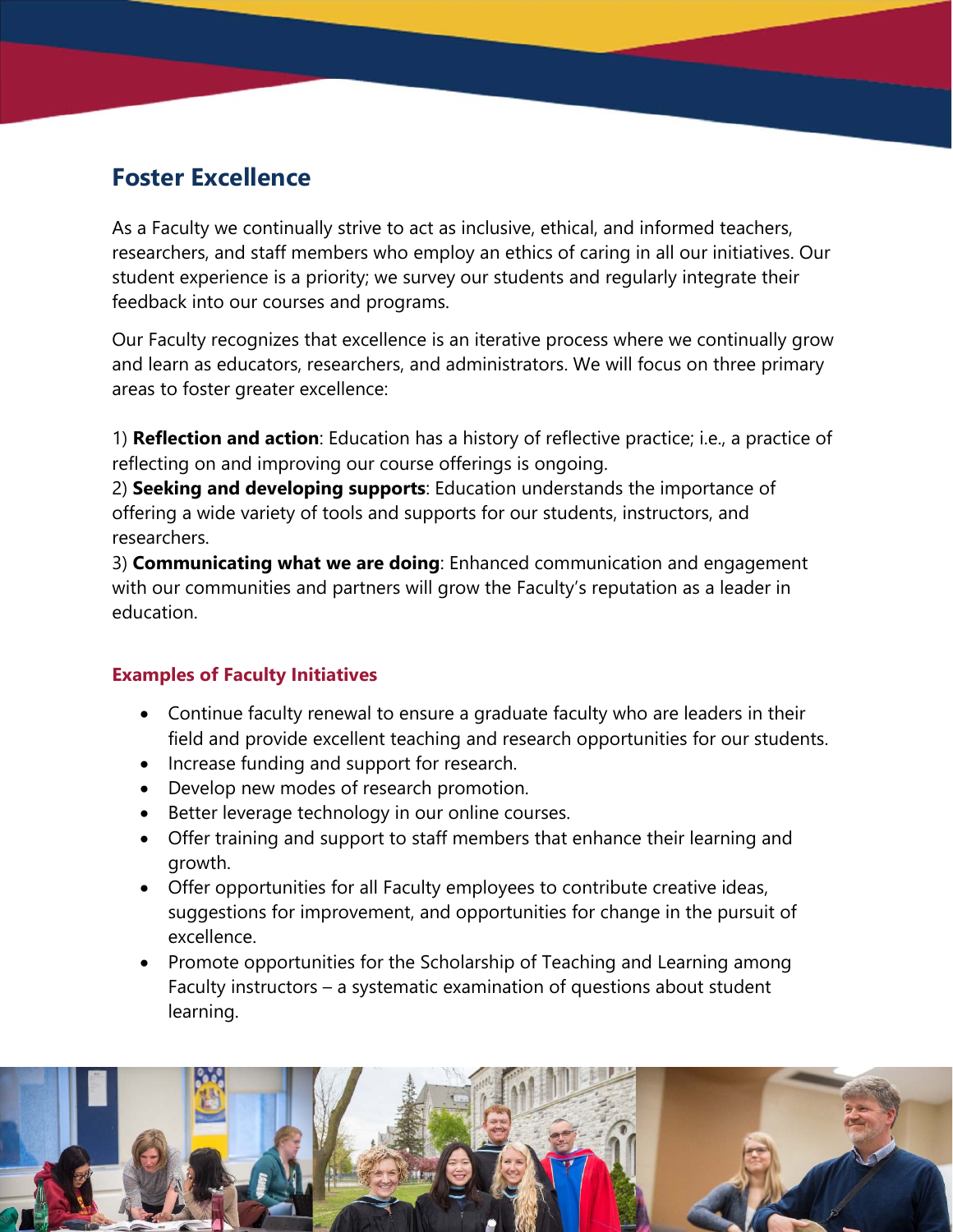## **Support Sustainability**

The Faculty supports fiscal, programmatic, and environmental sustainability to foster flexible, adaptable, and financially secure programs and services. Fiscal sustainability entails streamlining and improving processes and leveraging technology to ensure continued effectiveness in our programs. Programmatic sustainability depends upon ongoing mechanisms for data to be collected systematically to inform decision making as well as accreditation and evaluation reporting. Environmental sustainability ensures healthy and safe spaces for learning and teaching while fostering a sense of global responsibility.

#### **Examples of Faculty Initiatives**

#### **Fiscal Sustainability**

- Improve processes to reduce paper and manual time spent on administrative tasks. (i.e., ImageNow).
- Explore ways to reduce paper usage in all courses and create a policy on usage.
- Expand current program offerings internationally (e.g. Continuing Teacher Education (CTE) and Professional Master of Education (PME)) by submitting proposals and forming partnerships with international universities to offer upgrading courses for educators and other professionals (e.g., editors, international education administrators, leaders, etc.).
- Work with other units and Faculties at Queen's to increase awareness of Queen's School of English (QSoE) programs and increase Q-Bridge streams to minimize risk.
- Explore new program opportunities to increase revenue and diversify revenue streams, such as a new QSoE summer camp for high school students and TESL Ontario certification.

#### **Program Sustainability**

- Support the collaborative mentorship program to ensure retention of faculty expertise.
- Explore initiatives to support students' interest in pursuing graduate work.
- Continue to implement undergraduate program admission processes that harness digital modes for secure documentation and messaging.
- Offer digital e-portfolio templates to candidates.
- Digitize curriculum mapping and data collection initiatives relating to cyclical review and accreditation.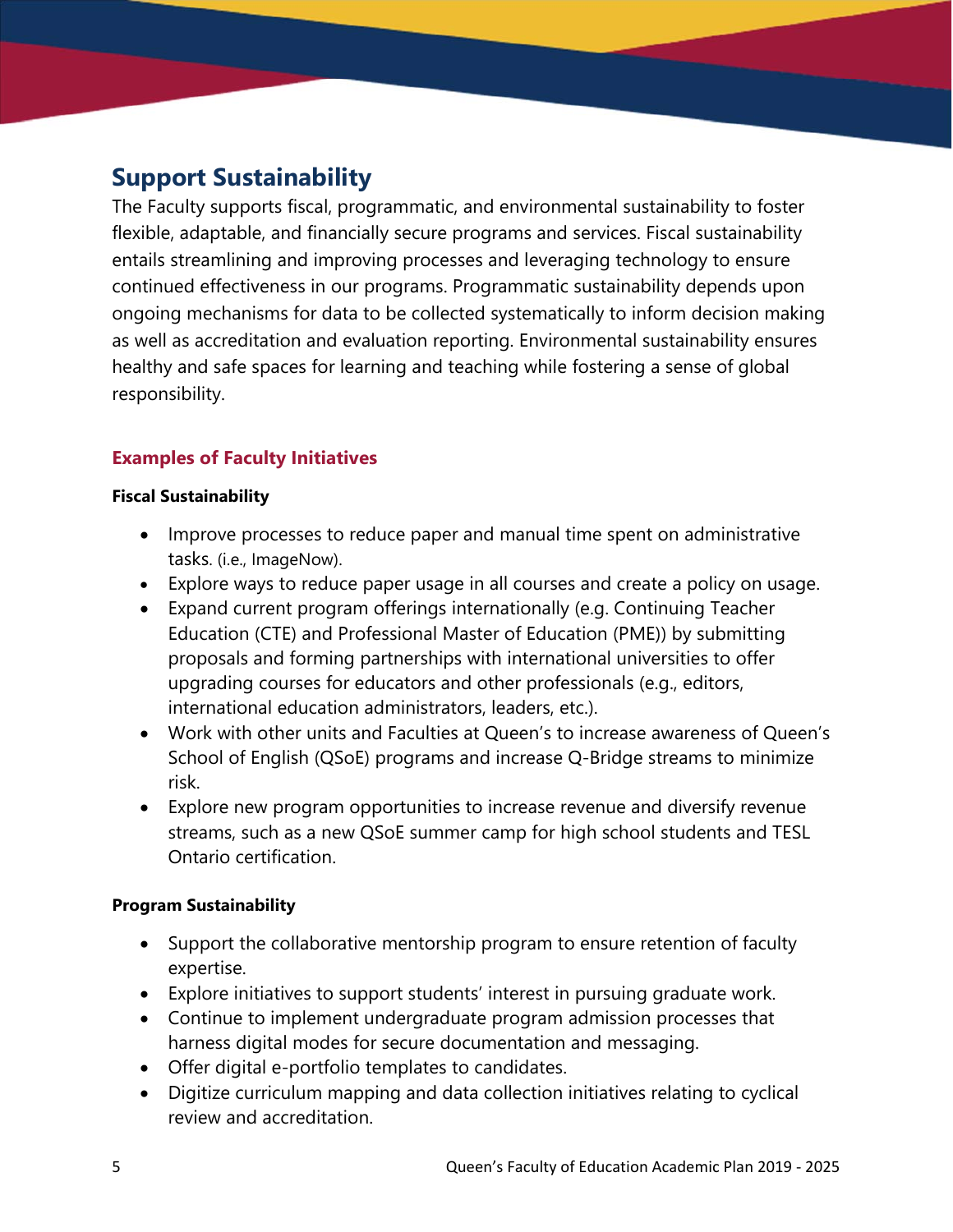

### **Embrace Internationalization**

Global connections have long been a priority at the Faculty of Education. The Faculty has long encompassed the development of global citizens through our teaching and research, and through building relationships and partnerships, as highlighted by our Teachers Overseas Recruiting Fair (TORF) established in 1986. We have a diverse and inclusive community with international partnerships that provide our students with exciting cross-cultural learning opportunities. Recent expansion of our international programs includes a Dual Master's Degree in China and a new pathway for concurrent teacher candidates to enroll at Bader International Study Centre (BISC), UK, in their first year. The Faculty's wide offering of online programs, including the Professional Master of Education (PME) and the Graduate Diploma in Professional Inquiry (GDPI) as well as courses through Continuing Teacher Education (CTE), have a strong potential for international expansion.

#### **Examples of Faculty Initiatives**

• Increase international collaborations with strategic partners, building and scaffolding on our new dual degree programs and other partnerships.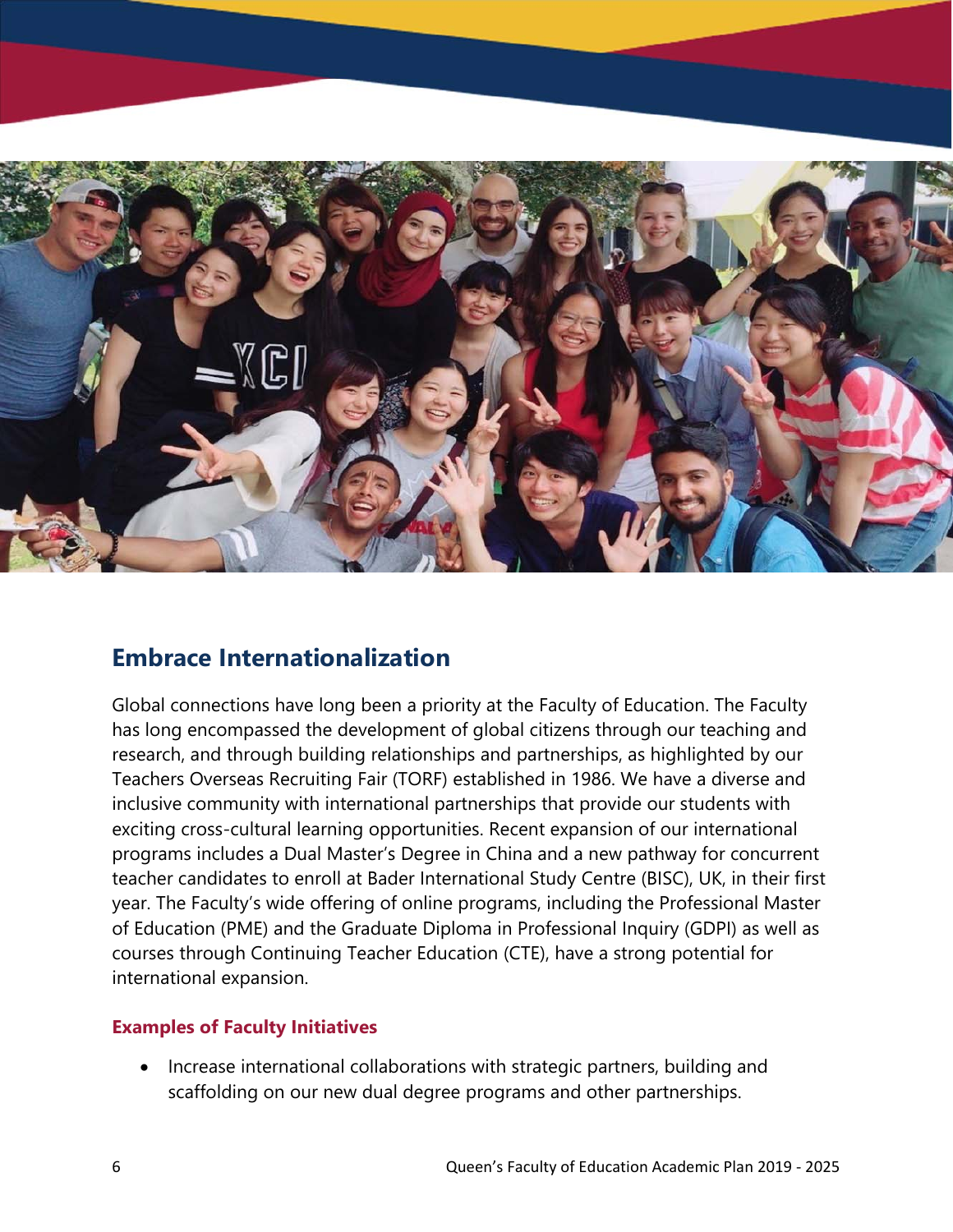- Diversify international teaching and learning opportunities, including alternative practicums, dual degree, and internships.
- Enhance research opportunities internationally, including our partnership with 1 Million Teachers and exploring opportunities with ministries of education and funding organizations worldwide.
- Acknowledge annual International Education Week by offering intercultural workshops and international education events for all students, faculty, and staff, allowing them to share their international projects and experiences.
- Host education institutes for international delegates.
- Diversify the QSoE student body through new partner universities and agents.
- Share QSoE and CTE travel plans with Faculty to capitalize on joint ventures and opportunities internationally, e.g. China, Thailand, and Panama.

## **Celebrate and Champion Indigenous and Decolonizing Education**

Championing Indigenous and decolonizing education is a critical part of the Faculty's mission and commitment to social responsibility – particularly as education has a key role to play in Reconciliation. Building on our forty-year history of Indigenous Teacher Education (ATEP), we continue to strengthen our curriculum to ensure all teacher candidates learn about the history and contributions of Indigenous peoples. A priority for the Faculty of Education is to respond to the *Truth and Reconciliation Commission's Calls to Action* and to become a center for reconciliatory and decolonizing education.

The administration's work on Indigenous initiatives is led by the Ogichidaakwewak Circle – which in Anishinaabemowin translates to warrior women – a nod to the strong Indigenous women and allies that comprise this circle.

- Create a centre for Reconciliation and Decolonizing Education
- Deliver workshops and training to increase capacity for faculty and staff to support Indigenous students, including Indigenous methodologies, cultures, and languages.
- Increase the number of Indigenous faculty, staff, and students.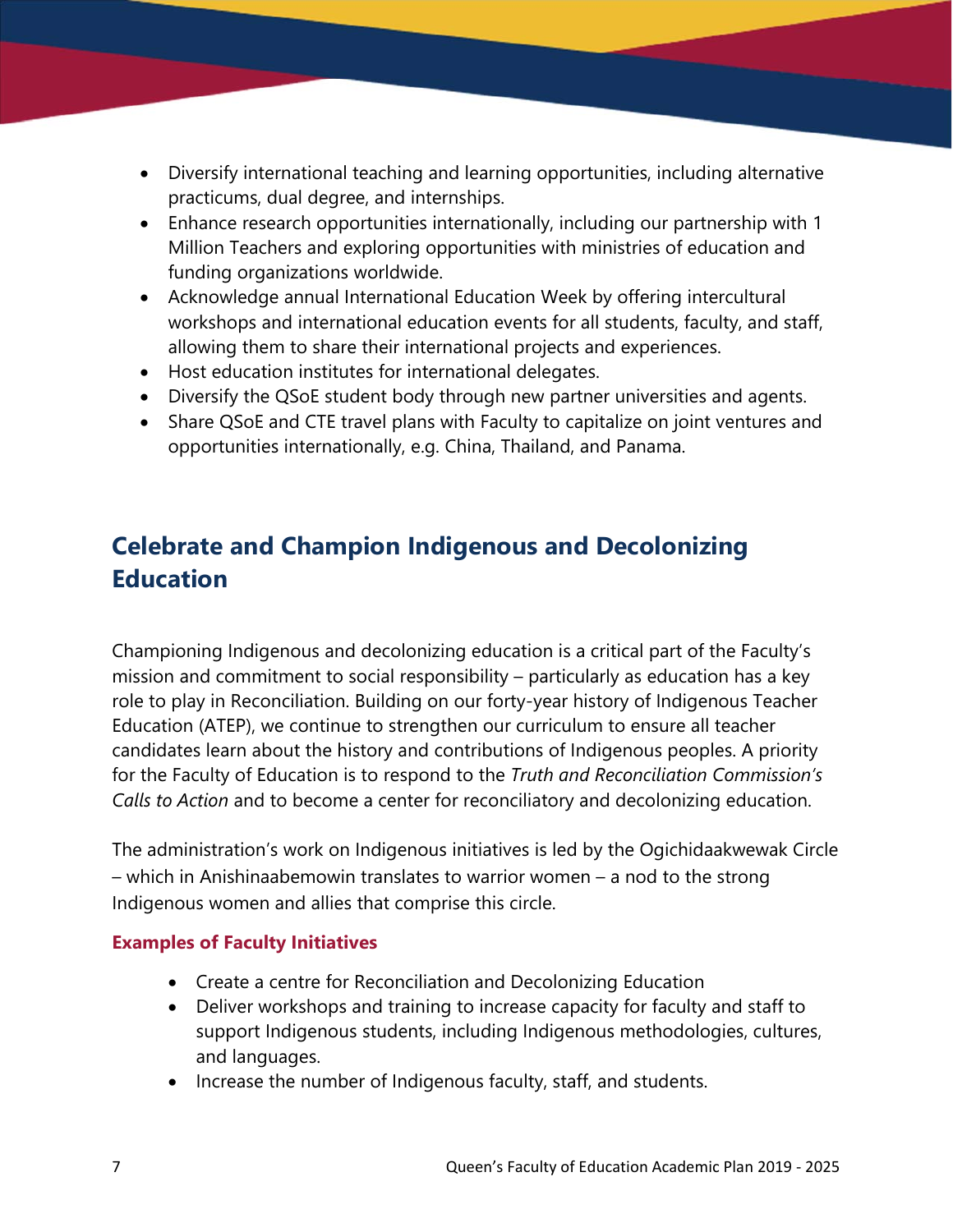- Leverage our partnership with Imagine a Canada, the education arm of the National Centre for Truth and Reconciliation (NCTR) to enhance the reconciliation research and programs at the Faculty.
- Include Indigenous content in QSoE, CTE, and Professional Studies programming, including development of FNMI courses for Ever Scholar.
- Expand the garden space which creates educational opportunities for further land-based learning, infusion of Indigenous languages, and growth of Indigenous plants and medicines.

## **Enhance Inclusion, Equity, and Diversity**

Teaching and living social responsibility, raising cultural awareness, and working towards the elimination of systemic bias are core values at the Faculty of Education. We will continue to embrace diversity through our physical space by providing accessible, safe, and welcoming spaces, as well as through our hiring processes. Inclusivity and diversity are infused through all our courses and services, and we are expanding training and learning opportunities for our entire community.

- Raise visibility and promote our recent initiatives including hiring an Elder-in-Residence, establishing gender neutral washrooms, the Quiet Room, 1 Million Teachers, and increased Positive Spaces.
- Further integrate inclusion, equity, and diversity into services, programs and, communications, including adherence to AODA standards on Faculty websites and OnQ.
- Ensure all staff complete the Employment Equity training offered through the Queen's Equity Office.
- Expand opportunities for learning and professional development through establishing an Indigeneity, Inclusion, and Equity series.
- Expand knowledge mobilization at the Faculty to leverage expertise of our faculty and staff.
- Deliver workshops advocating for the ESL student community to the wider university such as Teacher Development Day through the Centre for Teaching and Learning.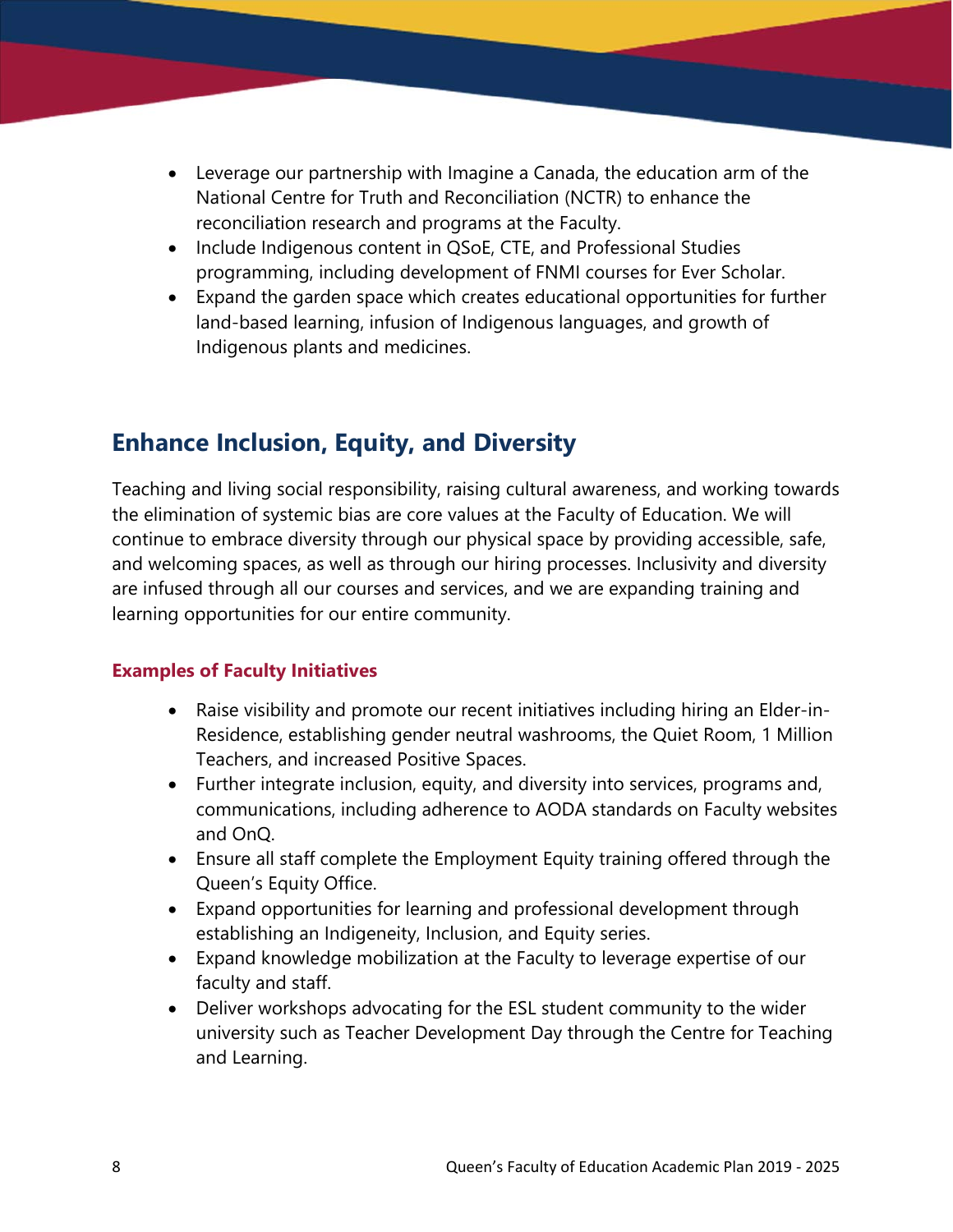## **Build Community**

Building community entails improving physical space for teaching, learning, and socializing at the Faculty of Education while supporting activities and processes that develop collegiality. We also value building a broader connection to communities beyond Duncan McArthur Hall, including Kingston and vicinity. We continually work to create a community that is collegial, building on internal, institutional, and external partnerships, and fostering an active alumni network.

Our current priorities are to offer opportunities for our community, alumni, and students to share ideas, resources, and experiences (such as through Science Rendezvous and Math Olympics) and to live our commitment to equity, diversity, and inclusion through building partnerships with organizations such as Sistema Kingston and supporting faculty research in local schools where there are the greatest challenges.

- Enhance partnerships with community-based partners, including school boards, through practicums, internships, research, and other opportunities.
- Increase communal and collaborative spaces at Duncan McArthur Hall, such as a global student lounge to encourage QSoE and Canadian students socialize and learn together.
- Plan a conference hosted by the Faculty that brings together our researchers, students, alumni and community partners to share ideas, research, and best practices.
- Increase opportunities for alumni to engage with our Faculty, including opportunities to share their experiences in classrooms and beyond through *Popular Podagogy*, *The Knowledge Forum*, the *Alumni E-Bulletin*, our website, and social media.
- Increase Faculty-wide meetings and events where units can share updates, resources, and ideas.
- Launch the Ever Scholar program, which will provide outreach to seniors and retirement communities.
- Provide more opportunities to share resources such as technologies and people's skills and abilities across credit and non-credit programs.
- Support Education Graduate Student Society (EGSS) initiatives such as the lunch connection program and the Works in Progress Initiative.
- Continue to work with CESA and ESS to support activities such as the Queen's Conference on Education and homecoming events.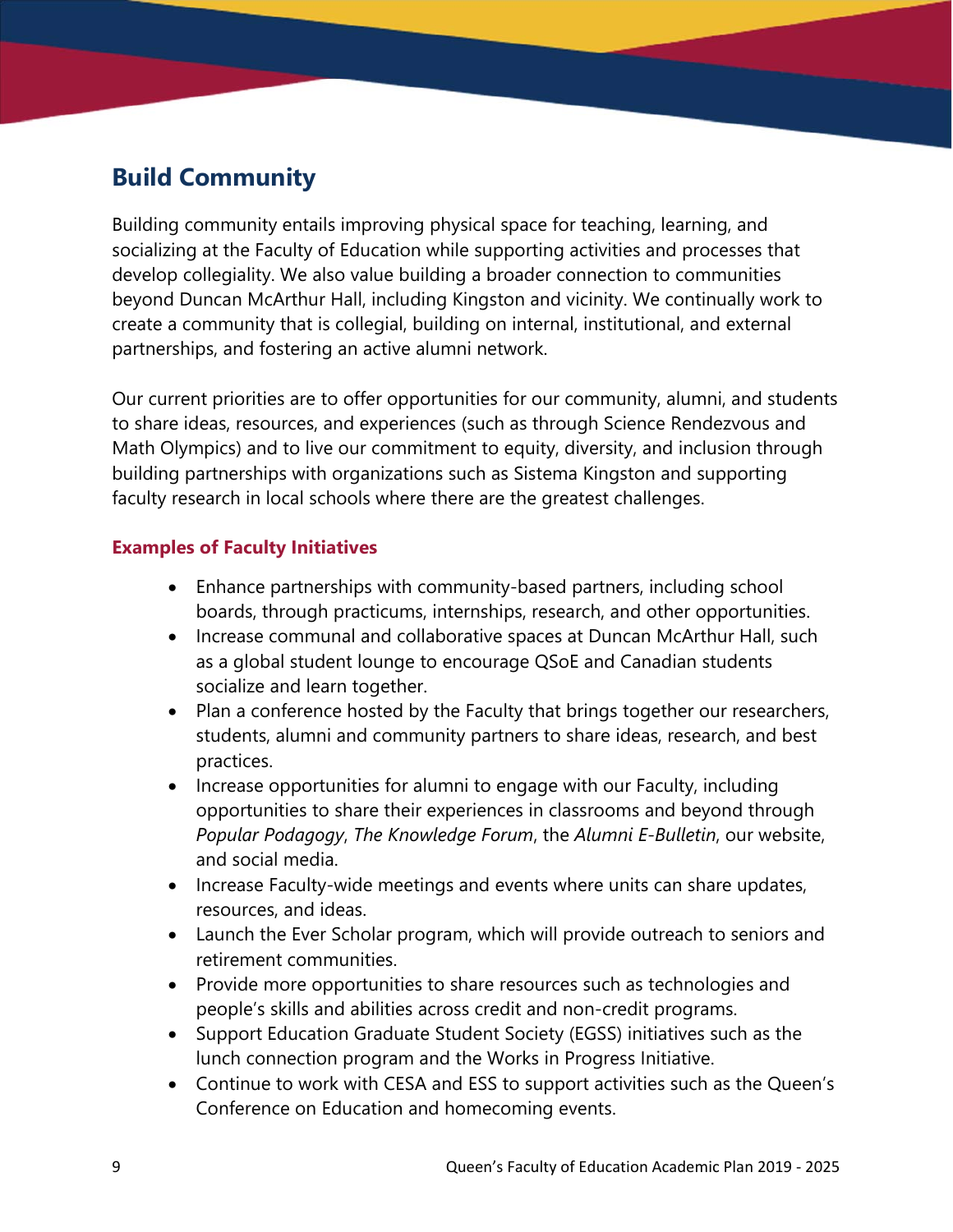- Support QSoE's work with Queen's Literacy (outreach) to assist tutors working with immigrants and refugees in Kingston.
- Connect with other Faculties within the Queen's community to leverage educational outreach initiatives.



At the Faculty of Education, we create an environment that enriches the cognitive, emotional, physical, and social well-being of our students, faculty, and staff. As we grow as a Faculty, we strive to foster a community that is safe, respectful, and caring.

Our current priorities are to undertake an environmental scan, including surveys, about how to meet the needs of our students, faculty, and staff, and develop a plan to enrich well-being that builds on our existing strengths and resources.

- Develop and conduct a survey for all staff, faculty, and students on how wellbeing and mental health can be improved, and create a plan to improve resources based on this data.
- Explore options for an outdoor classroom and other ways to ensure students, staff, and faculty have opportunities to spend meaningful time outdoors.
- Increase hours for the Elder-in-Residence to provide continued support for WISE students and to support other Indigenous initiatives at the Faculty.